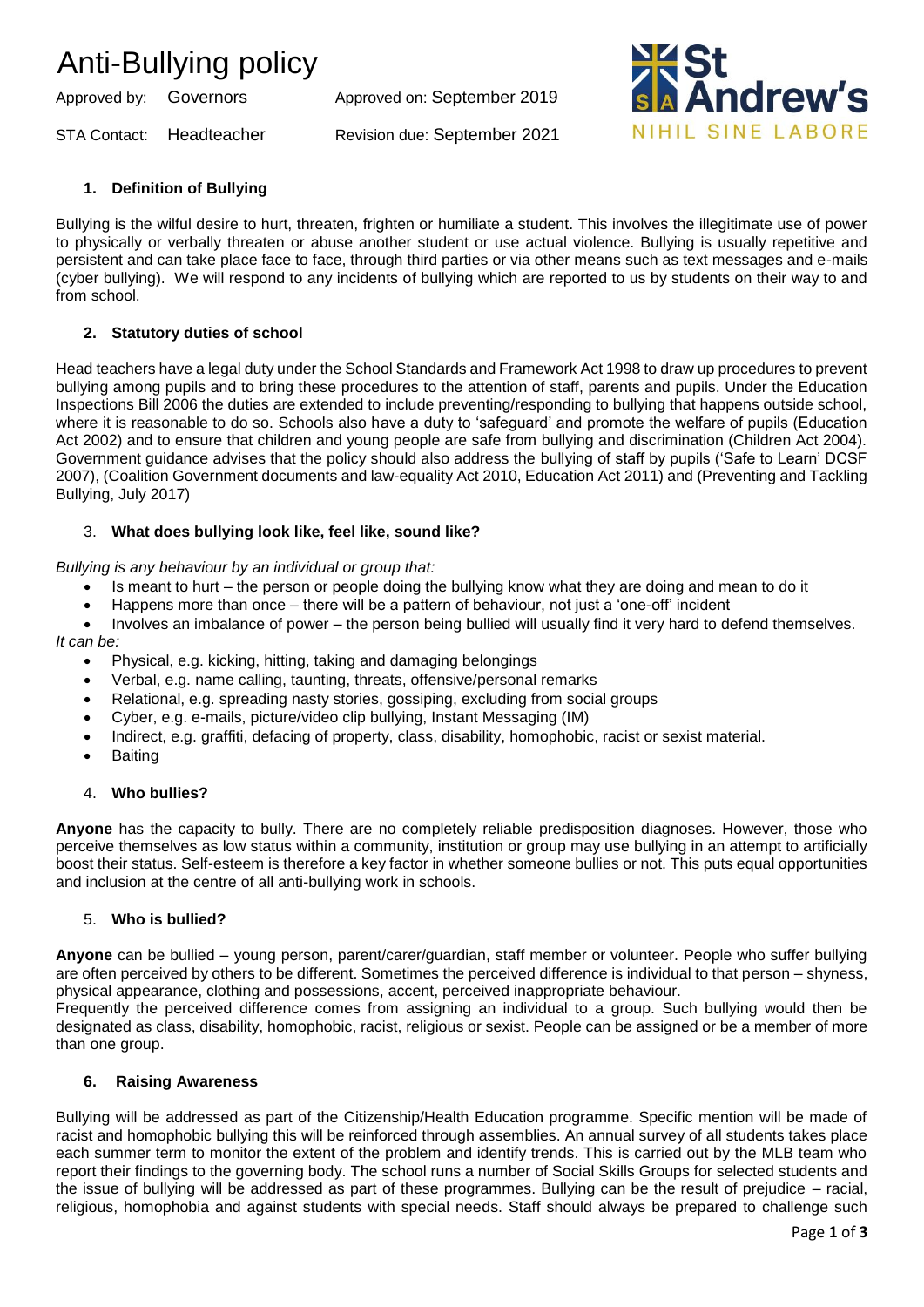## Anti-Bullying policy

Approved by: Governors Approved on: September 2019

STA Contact: Headteacher Revision due: September 2021



prejudices both overtly and as part of their day to day teaching. Peer support will also be set up to help a student when it is considered appropriate. A brief summary of the school's anti bullying policy is included in the information booklet for new parents.

## **7. Communication to Staff**

All students are encouraged to come forward if they are suffering from bullying. A number of the low ability sets have LSAs attached to them who will monitor the behaviour of the group and any incidents of bullying.

### **8. Student Voice**

The Make Learning Better Team contributes to the review of the Equal Opportunities Policy and completes the annual Anti-Bullying Survey of all students in the school.

### **9. Managing Bullying Incidents**

Bullying can be of a low level, but persistent. All members of staff should be sensitive to the signs that a student is being bullied. These could include damage to property, a student who is isolated in school, a fall in educational attainment, frequent absences, etc. If a member of staff witnesses any acts of bullying, or suspects that a student they teach is a victim of bullying, the matter should not be ignored or treated lightly but either investigated or reported to the Head of Year for investigation. All suspected incidents of bullying should be recorded on a sims for relevant staff to address. A separate record of homophobic and racist incidents is kept on a log and incidents of this nature are reported to the local authority each term. The issue will be discussed as part of the ECT programme and in Pastoral Team Meetings at least once a year.

Support staff should report their concerns to an appropriate member of the staff, depending on the seriousness of their concerns. This could be to the appropriate form tutor or Head of Year. Teaching staff should follow up the incident using the procedures outlined for dealing with disciplinary matters in the school conduct and consequences policy. It may be useful for a victim to write down what they have experienced. The Heads of Year will monitor any incidents that occur and follow these up as appropriate. The Senior Assistant Head – Culture and Character will be included on the circulation list for any reports of bullying so that the rates of incidents can be monitored and ensure incidents are followed up appropriately.

When a member of staff deals with an incident of bullying, they should record the incident on the standard contact form. If they feel that it is of a more serious or persistent nature, they should ensure that the appropriate Head of Year is involved. In the most serious cases, the Heads of Year will ensure the Senior Assistant Head – Culture and Character is requested to become involved. This may include the use of the schools Learning Mentor to facilitate a course of restorative justice between the students involved.

*When a member of staff responds to any incident of bullying the intended outcomes should be: -*

- Keeping the person being bullied safe
- Reassuring the person being bullied that it is not their fault and they do not deserve this
- Challenging the behaviour of the perpetrator and making them aware of the impact of their behaviour as well as trying to establish why they bully
- Appropriate use of consequences in line with the school's conduct and consequences policy
- **Effective communication with parents**
- Regular monitoring of victim and perpetrator

The Head of Year should ensure that the parents of the perpetrator are informed of what has happened

*The following disciplinary steps can be taken:* 

- Official warnings to cease offending
- Group or 1 to 1 work to explain the negative effects of bullying to the perpetrators and their cohort
- **Detention**
- Exclusion from certain areas of the school premises
- Confiscation of mobile phones
- **Suspension**
- Internal suspension (12 to 5 provision)